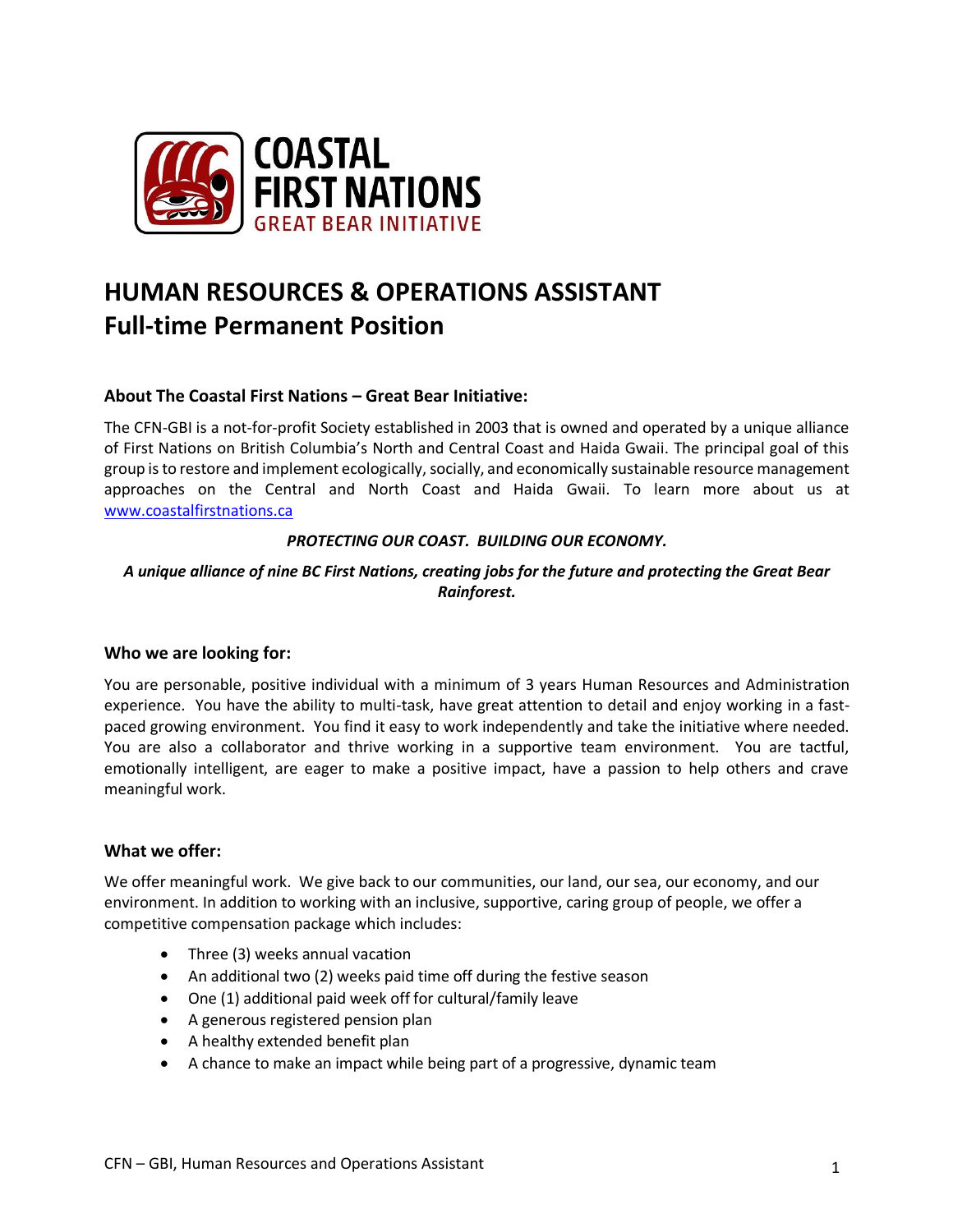## **About the position:**

Position: HUMAN RESOURCES AND OPERATIONS ASSISTANT Reports to: DIRECTOR OF OPERATIONS Location: VANCOUVER, IN PERSON Start Date: ASAP Salary range: \$55,000 - \$60,000.00 per annum (negotiable, commensurate with experience) Status: FULL-TIME, PERMANENT

The Operations Department of Coastal First Nations – Great Bear Initiative underpins the work of the entire organization including:

- coordinating short-term and long-term planning
- providing human resources administration
- creating and managing policies and procedures
- maintaining electronic filing systems
- ensuring risk mitigation and compliance
- overseeing administration in both office locations, Vancouver and West Vancouver
- financial management
- coordinating internal and external meetings.

As a key employee on the Operations Department Team, and reporting to the Director of Operations, the Human Resources & Operations Assistant will provide administrative support to the Operations Director by organizing the operations department, creating and maintaining paper and electronic filing systems, coordinating meetings, taking and distributing minutes, creating a variety of documents, templates and reports, creating a Health and Safety Program, and coordinating human resources functions. The Human Resources & Operations Assistant will also work closely with the Finance Department and Senior Policy Advisor. This role also covers the receptionist when required.

## **Responsibilities**

The Human Resources & Operations Assistant is responsible for the following key areas:

## **Human Resources**

- Updates Human Resources documents, such the employee policy manual, orientation manuals, forms, and documents
- Creates and maintains highly confidential employee filing systems and ensures contents are compliant
- Develops and maintains a system for tracking reviews and leaves
- Administers benefit and pension programs
- Updates and conducts the onboarding and off boarding of employees
- Together with the management team, creates a Health and Safety Program
- Coordinates all functions related the Health and Safety Program
- Ensuring compliance with PIPA and other relevant legislation
- Coordinates learning and development opportunities for individual employees as well as the leadership team
- Works closely with the Executive Assistant and Payroll Coordinator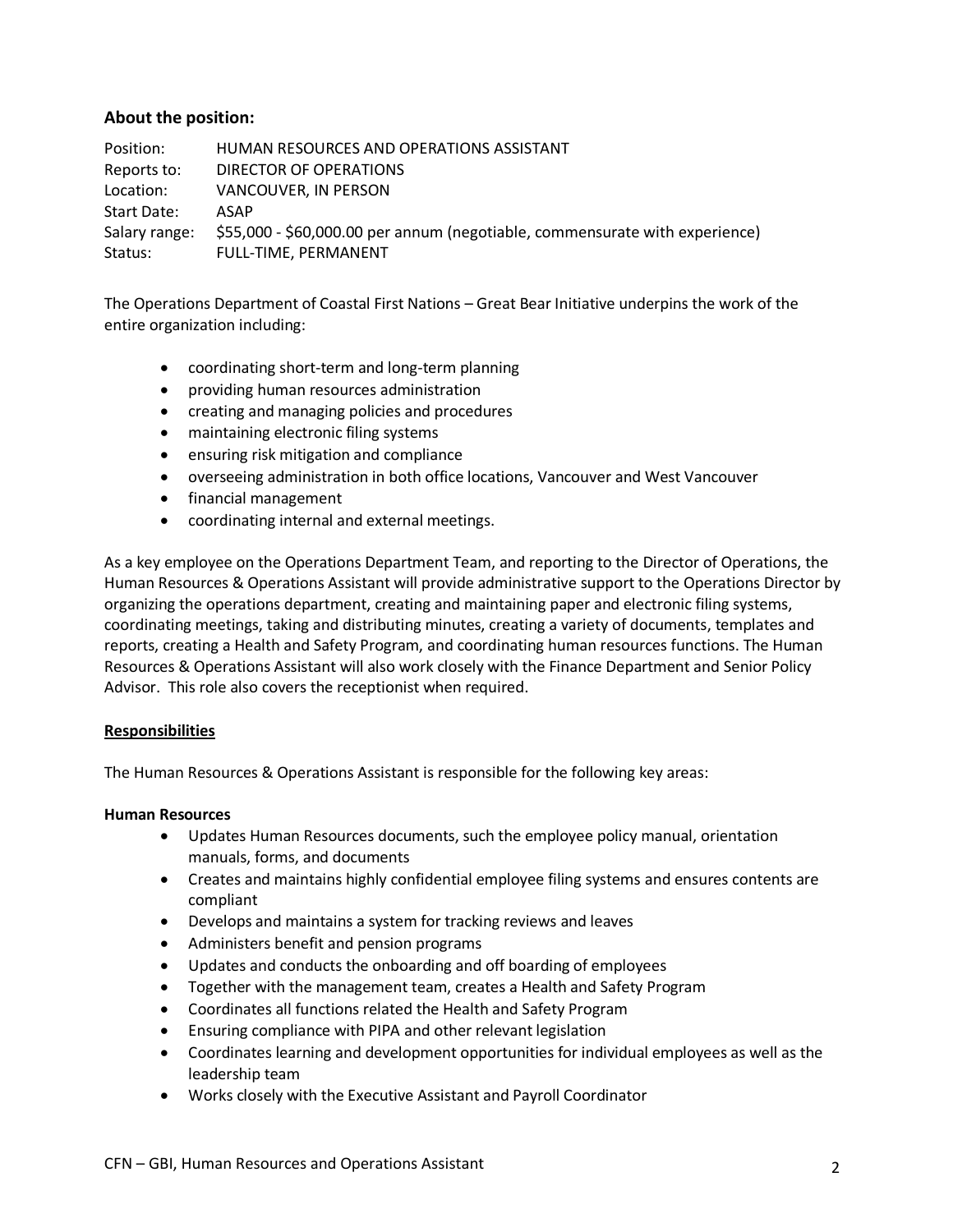#### **Administration**

- Organizes meetings, manages priorities, and communicates effectively
- Provides administrative support to the Director of Operations by creating high-level correspondence, and preparing memos, letters, templates, and documents
- Provides support to the Senior Policy Advisor with document management and meeting coordination
- Manages data: collecting, sorting, and filing
- Creates and maintains electronic filing systems (scanning, uploading) which are efficient and allow for easy retrieval of documents and information
- Distributes documents to relevant managers and employees
- Ensures accurate minutes of meetings are recorded, filed in Teams/SharePoint and distributed
- Tracks follow-up and action items and decisions
- Manages paper filing systems
- Provides back up support to the reception area when required

## **Finance**

- Updates policies, procedures, and templates
- Liaises with the Finance team to provide general support

#### **Relationship Management**

- Communicates and interacts with the team, to build relationships and support effective operations
- Maintains positive relationships with internal parties:
	- o employees and program managers
	- o boards, committees, and representatives of member Nations
- Determines most efficient means of communication
- Is a proactive, solutions-oriented member of the team

## **Participation**

- Engages in scheduled management and employee meetings
- Celebrates successes and troubleshoots challenges
- Follows-up on action items, completing tasks and documenting results
- Chairs meetings as needed, and staff meetings on a rotational basis

#### **Other related duties as required.**

## **Qualifications:**

#### **Education and Experience**

- At least 3 years of progressive administrative responsibilities and Human Resources experience is required
- Post-Secondary education in the areas of Human Resources, business, business administration or a relevant field of study is an asset
- Previous working knowledge and experience working with Indigenous organizations and communities is a definite asset
- Experience maintaining employee files and administering benefits
- Minimum of 2 years' experience participating in Health and Safety Programs
- Solid working experience with the use of Microsoft Office 365 applications including Teams,

#### CFN – GBI, Human Resources and Operations Assistant 33